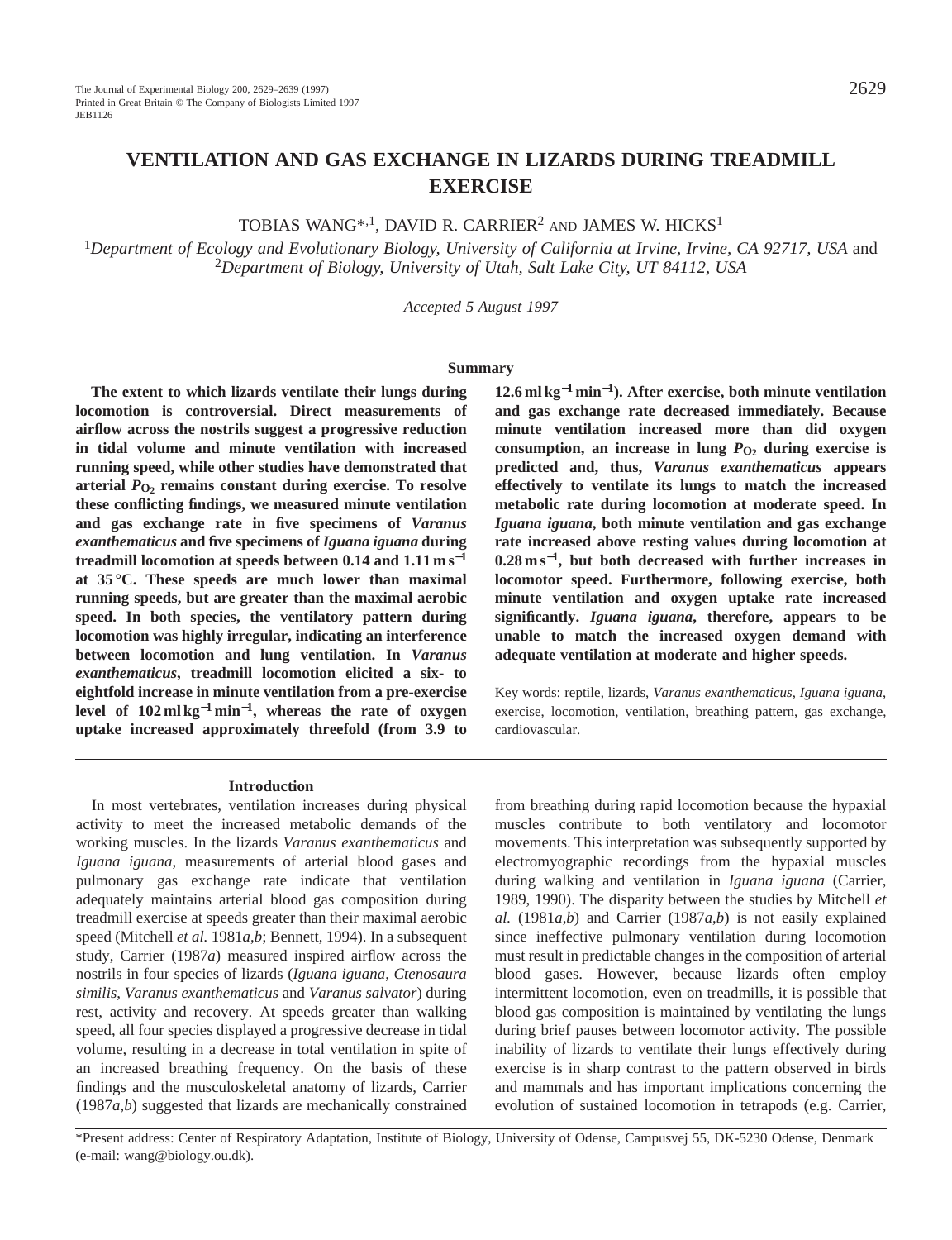1987*b*; Bramble and Jenkins, 1989; Bennett, 1994; Ruben, 1995).

Given the conflicting results of these studies, we reexamined ventilatory responses to exercise in *Varanus exanthematicus* and *Iguana iguana*. Ventilation and gas exchange were measured directly, both at rest and at speeds that were in excess of maximum aerobic capacity.

#### **Materials and methods**

#### *Experimental animals*

Five savannah monitors (*Varanus exanthematicus* Bosc) with body masses ranging from 260 to 660 g were purchased from a licensed supplier in Florida, USA, and transported by air to Irvine, CA, USA. In addition, five green iguanas (*Iguana iguana* L.) weighing 330–1900 g were obtained from local pet stores. All lizards were housed in large terraria with free access to water and a thermal gradient and were maintained on a light:dark cycle of 12 h:12 h.

#### *Measurement of ventilation and gas exchange rate*

In all experiments, the ventilatory airflows across the nostrils were measured using pneumotachography. To provide a gastight connection between the nostrils and the pneumotachograph, thin-walled Tygon tubing was inserted into each nostril of unanaesthetised animals and then merged and glued to the head using epoxy. In the smallest iguanas, the nostrils were too small for this arrangement, and a small plastic mask was glued over the nostrils instead. The pneumotachograph (8421, series 0-5 LPM, H. Rudolph, Inc., MO, USA), connected to a differential pressure transducer (Validyne MP 45-1-871), was attached to the tubing leaving the nostrils or mask. The pneumotachograph was calibrated by inserting a syringe where the tubing or mask was connected during the experiments and manually simulating breaths. All calibration procedures produced very tight correlations between injected gas volumes and the integrated flow signal  $(r^2 \ge 0.98)$ and were reproducible before and after the experiments. To provide an independent verification of our pneumotachograph recordings, we also collected the exhaled gases in a Mylar bag during many of the trials on the varanids. The volume of the exhaled gas in the Mylar bag was subsequently determined by withdrawing the gas into an airtight glass syringe. To collect exhaled gases, a miniature T-shaped two-way non-rebreathing valve (series 2384, H. Rudolph, Inc., MO, USA) was inserted between the tubes leaving the nostrils and the pneumotachograph (which, in turn, was connected to the Mylar bag). The inhalation and exhalation ports of this valve each contain a diaphragm creating a unidirectional airflow between inhaled air and the Mylar bag; thus, only exhaled airflow could be measured in this experimental design. There was excellent agreement between the direct determination of the exhaled gas and that determined by pneumotachography: a linear regression yielded  $V_{\text{m}}$ =0.999 $V_{\text{p}}$  ( $r^2$ =0.98;  $N$ =52), where  $V_{\text{m}}$  is the volume of exhaled gas in the Mylar bag and *V*p is the volume of exhaled gas calculated from pneumotachography.

Gas exchange rate was measured differently in the two

species of lizards. In preliminary experiments, we verified that the two experimental designs yielded similar values for  $O<sub>2</sub>$ uptake and CO2 excretion rates. For the varanids, gas exchange rate was determined from minute ventilation (as measured by pneumotachography) and exhaled gas composition in the gas collected in the Mylar bags. Exhaled gas composition was analysed using Applied Electrochemistry  $O_2$  and  $CO_2$ analysers (S-3A and CD-3A, respectively) connected in series. From these measurements,  $\dot{V}_{\text{O}_2}$  and  $\dot{V}_{\text{CO}_2}$  were calculated as (*F*IO∑−*F*EO∑)*V* and (*F*ECO∑−*F*ICO∑)*V*, respectively, where *V* is the volume of exhaled gas, *F*I designates the inspired gas fraction and  $F_{\text{E}}$  designates the expired gas fraction. All  $\dot{V}_{\text{O}_2}$  and *V*<sup>CO2</sup> measurements were corrected to STPD. For *Iguana iguana*, gas exchange rate was determined as described by Wang and Warburton (1995). Briefly, the tubing leaving the nostrils was connected to a T-piece attached at both ends to gas-tight Tygon tubing. One end fed into the gas analysers (described above), connected in series, whereas the other served as a reservoir. An Applied Electrochemistry flow pump, connected in series with the gas analysers, maintained a constant gas flow from the Tpiece and the gas analysers. The pneumotachograph was inserted into the reservoir tubing and measured a decrease in the airflow rate during exhalation and an increase in the airflow rate during inhalation. In this system, the signal from the differential pressure transducer preceded that of the gas analysers by approximately 2 s.  $\dot{V}_{\text{O}_2}$  and  $\dot{V}_{\text{CO}_2}$  were determined as the area below the baseline signal for each gas observed during a breath-hold; the relationship between this area and gas exchange rate was determined by simulating exhalations with known gas compositions and volumes.

#### *Measurement of systemic blood flow and heart rate*

After completing all measurements on the ventilatory responses to treadmill exercise, four varanids were instrumented using a blood-flow probe (2R, Transonic System, Inc., Ithaca, NY, USA) for determination of systemic blood flow and heart rates. Shortly before surgery, lizards were placed in a bucket with a cloth soaked in Halothane to induce light anaesthesia to allow intubation. After intubation, the lizards were artificially ventilated  $(8–15 \text{ breaths min}^{-1}$  and a tidal volume of 10–20ml kg<sup>-1</sup>) using an SAR-830 CWE Inc. ventilator (Ardmore, PA, USA) and a gas mixture consisting of 30%  $O_2$ , 3%  $CO_2$  (balance N<sub>2</sub>) prepared by a gas-mixing flow meter (GF-3, Cameron Instruments, TX, USA). This gas mixture passed through a Halothane vaporizer (Dräger, Lubeck, Germany) initially set at 3–4% and subsequently reduced to 0.5–1% throughout the surgery. To implant the flow probe, a 2–3cm incision was made on the ventral side caudal to the sternum. Because we felt it was imperative to minimize damage to the rectus abdominus muscle, the flow probe was inserted on the most easily accessible vessel. This differed among animals, and flow probes were, therefore, implanted around either the left aortic arch or a branch of the right aortic arch. After placement of the flow probe, the incision was closed with intermittent sutures and cyanacrylate tissue glue (Nexaband; S/C-TriPoint Medical, Raleigh, NC, USA). Artificial ventilation without Halothane was continued until the lizard regained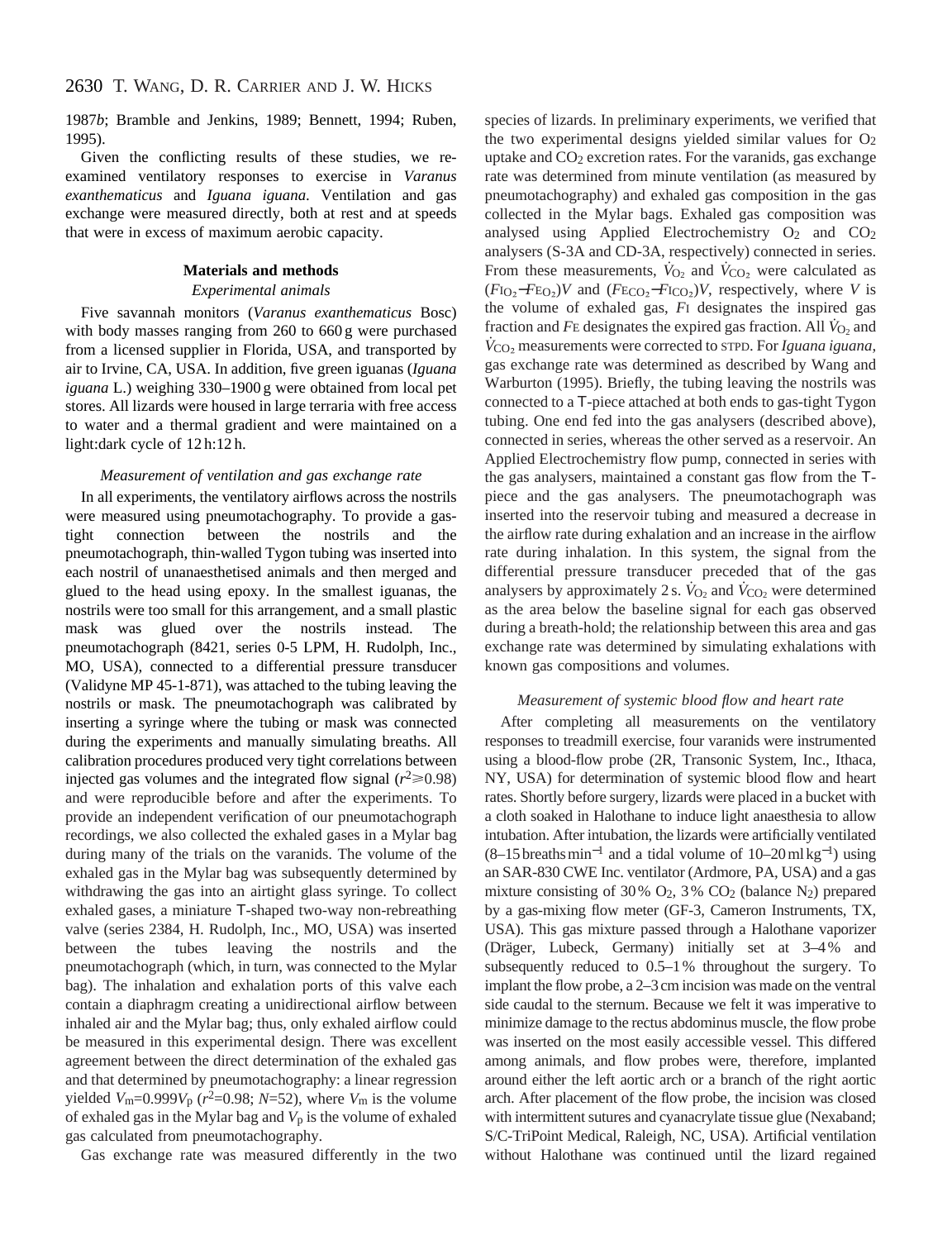consciousness and started breathing on its own. It was then placed in a small container maintained at 30–35°C and allowed to recover for at least 48h.

Flow probes were connected to a dual-channel blood flow meter (T201, Transonic System, Inc.) for simultaneous measurement of both mean blood flow rate and instantaneous blood flow velocity, which was used for on-line determination of heart rate. Because we were not able to place flow probes around all the systemic outflow vessels, our measurements underestimate systemic blood flow rate and blood flow measurements are therefore expressed as relative values compared with rest.

#### *Monitoring of the locomotor cycle*

The locomotor cycle was monitored using a photocell apparatus that recorded lateral bending of the trunk. The apparatus consisted of a photocell and a light-emitting diode (LED) situated at opposite ends of a 10cm piece of flexible tubing attached to the dorsal midline of the lizards using strips of Velcro. The photocell formed one arm of a Wheatstone bridge. As the lizard walked and ran on the treadmill, lateral bending of the trunk bent the tube and changed the amount of light from the LED illuminating the photocell, providing an analogue record of the locomotor cycle. In addition, all experiments were videotaped using a VHS video system (60 images  $s^{-1}$ ), which enabled subsequent analysis of exercise performance.

#### *Experimental protocols*

In both species, ventilation and gas exchange rate were determined simultaneously (as described above) before, during and after exercise using a similar experimental protocol. At least 24 h prior to experimentation, lizards were equipped with masks or tubing inserted in the nostrils and allowed to acclimate to the experimental temperature (35 °C). A few hours before treadmill exercise, the lizard was placed on the treadmill and left undisturbed with the mask or tubing connected to the experimental apparatus. Immediately before running, preexercise ventilation and gas exchange rates were measured over a 10–20 min period. Although the lizards quickly relaxed when placed on the treadmill, these pre-exercise values do not represent true resting values. To minimize fatigue, each lizard was exercised on two consecutive days. For the varanids, the exercise regime commenced with a walking speed of  $0.14 \text{ m s}^{-1}$ , followed by 0.28, 0.42 and  $0.56 \text{ m s}^{-1}$  (in that order) on the first day, whereas the exercise regime consisted of 0.28 and  $0.83 \text{ m s}^{-1}$  on the second day. For the iguanas, the first day consisted of 0.28, 0.56 and  $0.83 \text{ m s}^{-1}$  (in that order), whereas the exercise regime consisted of  $0.28$  and  $1.11 \text{ m s}^{-1}$  on the second day. In both species, the maximum speed used represents the highest speed at which the lizards were able to match the belt speed for at least 2 min. At the lower locomotor speeds, the belt speed was kept constant for approximately 5 min. In each trial, the belt speed of the treadmill was slowly increased to the desired level and kept constant for at least 5 min or until the animal was no longer able to match the belt speed. In both species, gas exchange and minute ventilation were measured during the last 2–3 min of each exercise trial. Following exercise, gas exchange rates and minute ventilation were measured for 3–4 min immediately following exercise (however, owing to the low ventilation following the lowest speeds in *Varanus exanthematicus*, it was necessary to sample for up to 7 min to collect sufficient gas for precise determination of gas exchange). This period immediately following exercise is referrred to as the recovery period. After each exercise trial, the lizard was allowed to recover further until the ventilatory pattern resembled that recorded during the pre-exercise period. In general, the period required for this criterion to be fulfilled increased with increasing running speed and lasted for between 15 and 60 min.

The iguanas were not able to perform sustained exercise. Therefore, to determine whether the pronounced increase in ventilation immediately following exercise (see Fig. 3A,B) resulted from a time-dependent change in the ventilatory response to exercise or to the cessation of locomotion proper, an additional experimental protocol was employed. In these experiments, iguanas were exercised repeatedly at 0.56, 0.83 or 1.11 m s−<sup>1</sup> in exercise bouts lasting 30 s followed by a 2 min recovery period. This exercise regime was repeated six or seven times, or until the lizard displayed significant signs of fatigue and was no longer able to match the belt speed. It was assumed that this protocol resulted in an elevated metabolic rate during the period of recovery and allowed comparison of minute ventilation during exercise and immediately prior to and immediately preceding exercise.

#### *Data collection, analysis and statistics*

All signals from the differential pressure transducer, the blood flow meter and the photocell for measurement of lateral bending were collected on a computer at 50 Hz using Acknowledge dataacquisition system software (Biopac System, Goleta, CA, USA). All subsequent data analysis was performed using Acknowledge data-analysis software (version 3.0).

The effects of running speed on all parameters studied were assessed using a one-way analysis of variance (ANOVA) for repeated measures. Differences among means were distinguished using a Student–Newman–Keuls analysis. A fiducial limit for significance of *P*<0.05 was chosen, and all results are presented as mean ±1 S.E.M.

#### **Results**

#### *Critique of treadmill exercise*

In this study, lizards were forced to walk and run on a treadmill, which is a very unnatural situation. In most lizards, the typical locomotor pattern consists of either slow walking or sprints of high speed and short duration. Nevertheless, the varanids performed consistently well at the lower speeds and were able to match the belt speed for longer than 10 min. In contrast, the iguanas performed poorly, and half of the animals purchased could not match the belt speed of the treadmill for any sustained period. Furthermore, these individuals exhibited behavioural traits such as defensive posturing and 'tail thrashing' and, consequently, we do not report the data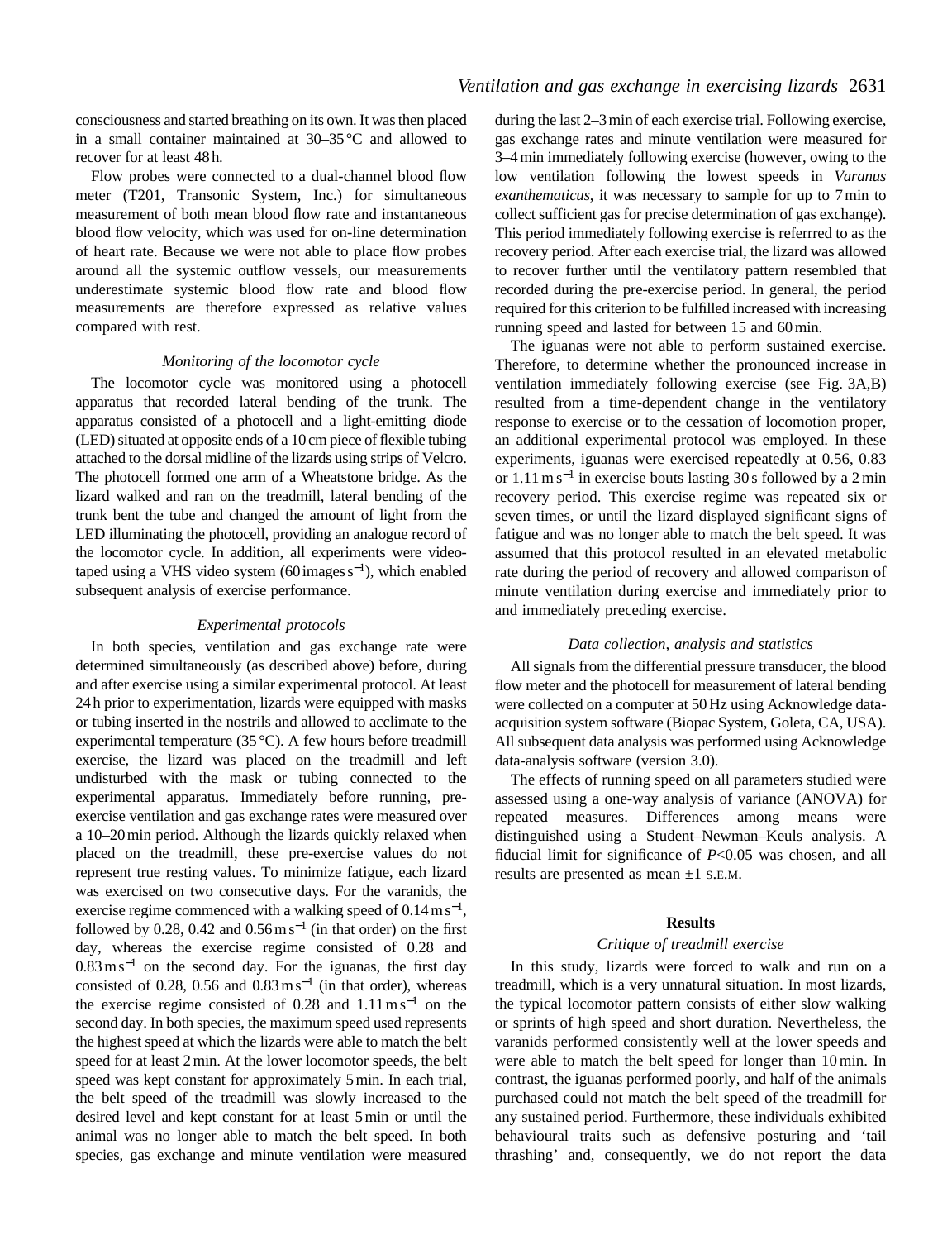## 2632 T. WANG, D. R. CARRIER AND J. W. HICKS

obtained on these animals. The data reported were obtained from five subjects of each species that performed consistently well. Within each species, the responses to exercise were consistent and, therefore, we feel that our data represent the cardiopulmonary response to increased metabolic rate during locomotion in these species.

Physiological variables were determined for lizards ambulating at speeds up to a maximum of  $0.83 \text{ m s}^{-1}$  for varanids and up to 1.11 m s−<sup>1</sup> for iguanas. These speeds are well above the maximum aerobic speeds of both species  $(0.33-0.54 \text{ m s}^{-1})$ for *Varanus exanthematicus* and 0.14 m s−<sup>1</sup> for *Iguana iguana*; Gleeson *et al.* 1980; see also Fig. 3), but are considerably lower than the maximum running speeds of both species  $(2.0 \text{ m s}^{-1}$  for *Varanus exanthematicus*, and 4.5 m s−<sup>1</sup> for *Iguana iguana*; Carrier, 1987*a*). In the present study,  $0.83 \text{ m s}^{-1}$  and  $1.11 \text{ m s}^{-1}$ , respectively, were the highest speeds that the lizards were able to maintain on the treadmill. The previous studies by Gleeson *et al.* (1980) and Mitchell *et al.* (1981*a*,*b*) reported physiological measurements only at speeds up to  $0.28$  and  $0.54 \text{ m s}^{-1}$  for *Iguana iguana* and *Varanus exanthematicus*, respectively.

#### *Breathing pattern during and following locomotion*

In all specimens of both species, the breathing pattern was altered during locomotion (Fig. 1). While the breathing pattern at rest in *Varanus exanthematicus* consisted of evenly spaced single breaths commencing with expiration followed by inhalation, the ventilatory airflows during locomotion were characterized by frequent and abrupt changes (Fig. 1A–C). The maximum airflow rate increased, whereas the inspiratory and expiratory times decreased relative to pre-exercise values. Following exercise, tidal volume immediately increased above pre-exercise values and the breathing pattern returned to distinct, evenly spaced breaths. In *Iguana iguana*, ventilation was typically continuous before exercise, which probably indicates that these animals were not in a resting state. At the onset of locomotion, the breathing pattern was characterized by a highfrequency ventilatory oscillation of low-volume inspiratory and expiratory flows, interrupted by larger breaths of high and erratic rates of airflow (Fig. 1D–F). The changes in tidal volume during and following exercise are presented in Fig. 2 for both species. In this analysis, only expiratory airflows that were separated by substantial inspiratory airflows are reported. Thus, many of the

Fig. 1. Sample recordings of ventilatory airflow rates in *Varanus exanthematicus* and *Iguana iguana* running on a treadmill at 0.83 m s<sup>−</sup>1. In each example, the upper trace is a recording of lateral bending of the trunk. A flat trace indicates that the lizard was stationary. Once the treadmill was turned on and the lizard began to move, each wave cycle on the trace represented one locomotor cycle. In each example, the lower trace is a pneumotachograph recording of ventilatory airflow rates at the nares. Expiratory flow occurred when the trace was above baseline. (A) A 30 s bout of running in *V. exanthematicus* illustrating ventilation before, during and after locomotion. (B,C) Enlarged segments of the running portion of trial A. (D) A 30 s bout of running in *I. iguana* illustrating ventilation before, during and after locomotion. (E,F) Enlarged segments of the running portion of trial D.

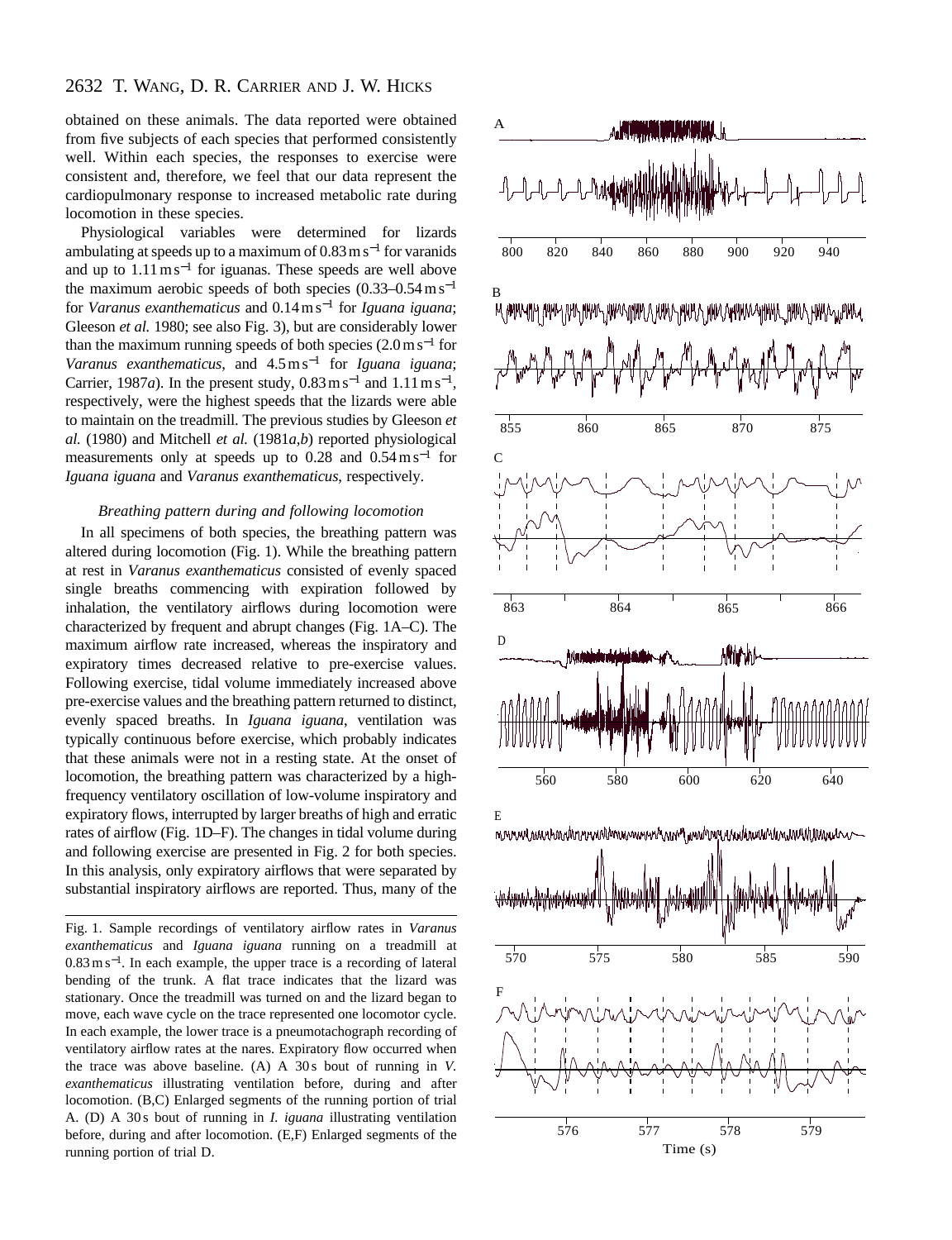

Fig. 2. Expiratory tidal volume during  $(①)$  and following  $(\blacksquare)$  treadmill exercise at different locomotor speeds in *Varanus exanthematicus* (A) and *Iguana iguana* (B). Values are means  $\pm$  1 s.e.m. (*N*=5). Mean values that are significantly different from pre-exercise levels  $($  $\blacktriangle)$  are marked with an asterisk. Mean values during recovery that are significantly different from those for exercise at the same speed are marked with a dagger.

small breaths (which presumably do not contribute to gas exchange) are not included. In both species, tidal volume during exercise was not significantly different from that during rest, but increased two- to fourfold immediately following exercise.

## *Ventilation and gas exchange before, during and following locomotion*

The data for minute ventilation and gas exchange rate in both





Fig. 3. The ventilatory and respiratory responses to exercise in *Varanus exanthematicus* and *Iguana iguana*. Minute ventilation (*V˙*E), oxygen uptake rate  $(\dot{V}_{\text{O}})$  and air convection requirements  $(\dot{V}_{E}/\dot{V}_{O2})$  during treadmill locomotion  $(\bullet)$  and during the immediate recovery period  $(\blacksquare)$  in *Varanus exanthematicus* (A–C) and *Iguana iguana* (D–F). Values are means  $\pm$  1 s.e.m. ( $N=5$ ). Mean values that are significantly different from pre-exercise levels  $($ ) are marked with an asterisk. Mean values during recovery that are significantly different from those for exercise at the same speed are marked with a dagger.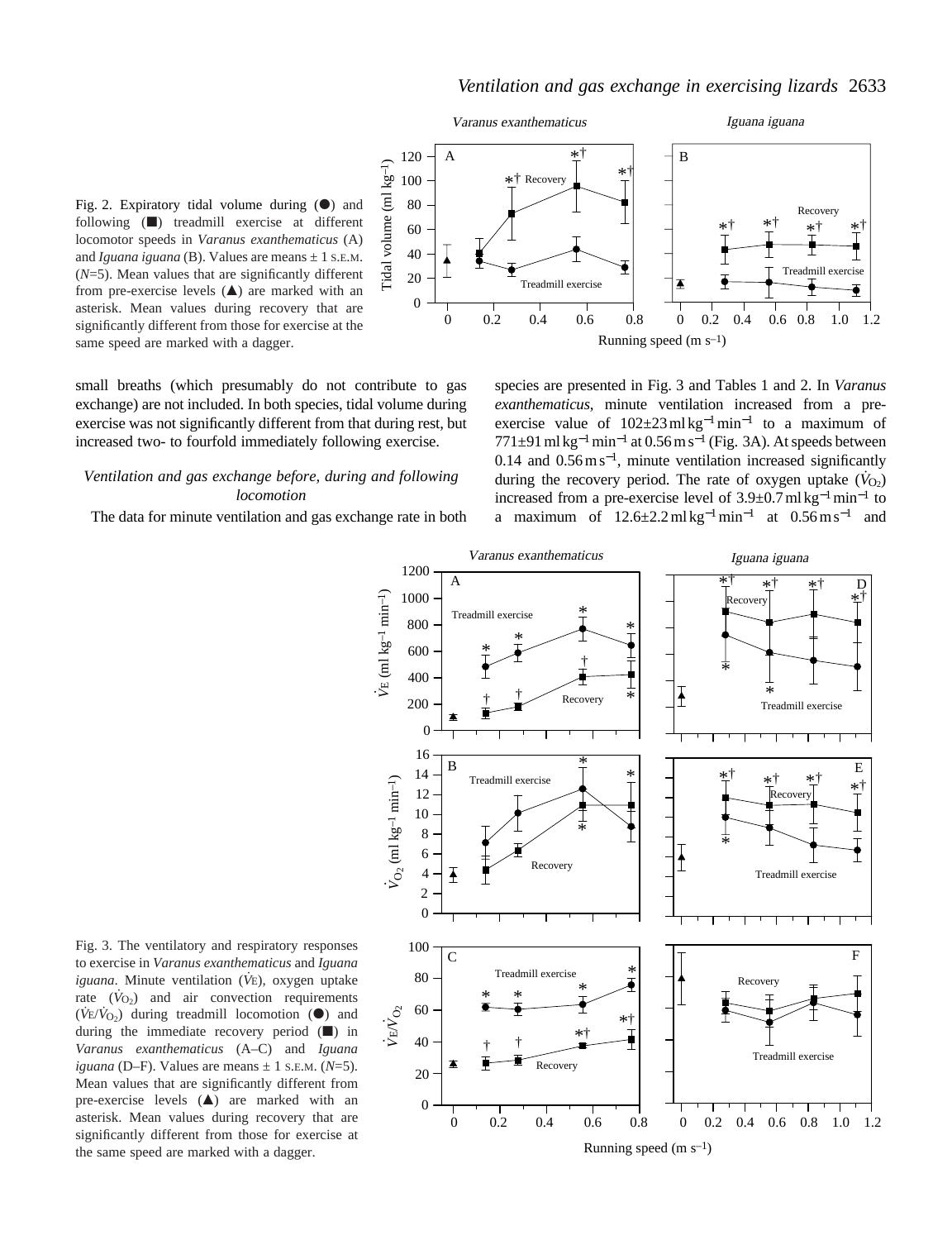# 2634 T. WANG, D. R. CARRIER AND J. W. HICKS

|                       | Varanus exanthematicus |                  | Iguana iguana         |                 |                     |  |
|-----------------------|------------------------|------------------|-----------------------|-----------------|---------------------|--|
|                       | <b>RER</b>             |                  |                       | <b>RER</b>      |                     |  |
| Speed<br>$(m s^{-1})$ | Locomotion             | Recovery         | Speed<br>$(m s^{-1})$ | Locomotion      | Recovery            |  |
| Pre-exercise          | $0.77 \pm 0.07$        |                  | Pre-exercise          | $0.70 \pm 0.08$ |                     |  |
| 0.14                  | $0.93 \pm 0.02$        | $0.82 \pm 0.15$  | 0.28                  | $0.95 \pm 0.10$ | $1.45 \pm 0.13$ *,† |  |
| 0.28                  | $0.85 \pm 0.04$        | $0.78 \pm 0.08$  | 0.56                  | $0.78 \pm 0.08$ | $1.27 \pm 0.08$ *,† |  |
| 0.56                  | $1.04 \pm 0.06*$       | $1.23 \pm 0.05*$ | 0.83                  | $0.68 \pm 0.14$ | $1.19 \pm 0.12$ *,† |  |
| 0.76                  | $1.01 \pm 0.11$        | $1.12 \pm 0.06*$ | 1.11                  | $0.72 \pm 0.04$ | $1.29 \pm 0.08$ *,† |  |

Table 1. *The respiratory gas exchange ratio during locomotion and immediately following exercise in* Varanus exanthematicus *and* Iguana iguana

\*Significantly different from the pre-exercise value; †significantly different from the exercise value at the same speed. The respiratory exchange ratio, RER, is calculated as  $\dot{V}_{O_2}/\dot{V}_{CO_2}$ .

decreased, although not significantly, with a further increase in speed (Fig. 3B). At lower speeds,  $\dot{V}_{\text{O}_2}$  during recovery was lower than during exercise, but this difference disappeared at higher speeds (Fig. 3B). The rate of elimination of  $CO_2$  ( $\dot{V}_{CO_2}$ ) followed the same pattern as  $\dot{V}_{\text{O}_2}$ , although the changes in the recovery period were more pronounced (data not shown). The respiratory gas exchange ratio (RER;  $\dot{V}_{\text{CO}_2}/\dot{V}_{\text{O}_2}$ ) increased from 0.77 $\pm$ 0.07 to  $1.04\pm0.06$  with increased speed up to  $0.56 \text{ m s}^{-1}$ , reaching values as high as 1.23±0.05 following exercise (Table 1). At all speeds, minute ventilation increased relatively more than did  $\dot{V}_{O_2}$ or  $V_{\text{CO}_2}$ , resulting in increased air convection requirements  $(\dot{V}E/\dot{V}_{O_2}$  or  $\dot{V}E/\dot{V}_{CO_2}$ ; Fig. 3C; Table 2). During recovery, air convection requirement quickly decreased and  $\dot{V}E/\dot{V}_{O_2}$  was significantly higher than pre-exercise values only after the fastest running speeds. However,  $\dot{V}E/\dot{V}_{CO_2}$  during recovery did not differ significantly from the pre-exercise level of 35.2±3.1 (Table 2).

In *Iguana iguana*, minute ventilation increased significantly during exercise from a pre-exercise level of  $282±77$  ml kg<sup>-1</sup> min<sup>-1</sup> to a maximum of  $747±202$  ml kg<sup>-1</sup> min<sup>-1</sup> at 0.28 m s−<sup>1</sup> (Fig. 3D). Comparison of the minute ventilation at each locomotor speed (pre-exercise not included) using a one-way ANOVA for repeated measures revealed a statistically significant reduction in minute ventilation with increased

running speed. In contrast to the varanids, minute ventilation increased significantly relative to pre-exercise levels immediately following locomotion and reached levels as high as 925±188 ml kg<sup>-1</sup> min<sup>-1</sup>. Similarly,  $\dot{V}_{O_2}$  increased from a preexercise level of 5.92±1.34 ml kg<sup>-1</sup>min<sup>-1</sup> to a maximum of  $10.01\pm1.74$  ml kg<sup>-1</sup>min<sup>-1</sup> at  $0.28$  m s<sup>-1</sup> and was significantly increased relative to pre-exercise levels during recovery from all locomotor speeds, reaching a maximum value of  $12.02\pm1.69$  ml kg<sup>-1</sup> min<sup>-1</sup> (Fig. 3E). Furthermore, at the two highest locomotor speeds, both minute ventilation and  $\dot{V}_{\Omega}$  were significantly lower  $(506\pm183 \text{ ml kg}^{-1} \text{ min}^{-1}$  and  $6.69\pm1.16$  ml kg<sup>-1</sup> min<sup>-1</sup>, respectively), than the levels measured at 0.28 m s<sup>−</sup>1. There were no systematic changes in minute ventilation relative to  $\dot{V}_{\text{O}_2}$  and  $\dot{V}_{\text{CO}_2}$  (Fig. 3D; Table 2), whereas RER increased significantly during the recovery period and reached maximum values as high as 1.45±0.13 from a preexercise value of 0.70±0.08 (Table 2).

The changes in heart rate and systemic blood flow rate during exercise in *Varanus exanthematicus* are presented in Table 3. Heart rate increased significantly from a pre-exercise level of 45.5±3.6 beats min−<sup>1</sup> to a maximum of 99.4±5.7 beats min−<sup>1</sup> at the highest speed, which was mirrored by a simultaneous significant increase in relative systemic blood flow rate.

Table 2. *Minute ventilation relative to ventilatory CO2 production during locomotion and immediately following exercise in* Varanus exanthematicus *and* Iguana iguana

|                       | Varanus exanthematicus      |                             |                       | Iguana iguana               |                |  |
|-----------------------|-----------------------------|-----------------------------|-----------------------|-----------------------------|----------------|--|
|                       | $\dot{V}E/\dot{V}_{\rm CO}$ |                             |                       | $\dot{V}E/\dot{V}_{\rm CO}$ |                |  |
| Speed<br>$(m s^{-1})$ | Locomotion                  | Recovery                    | Speed<br>$(m s^{-1})$ | Locomotion                  | Recovery       |  |
| Pre-exercise          | $35.2 \pm 3.1$              |                             | Pre-exercise          | $78.5 \pm 16.4$             |                |  |
| 0.14                  | $61.9 \pm 2.4*$             | $33.2 \pm 1.7$              | 0.28                  | $78.1 \pm 12.1$             | $55.0 \pm 8.1$ |  |
| 0.28                  | $60.5 \pm 4.1*$             | $38.5 \pm 5.6$ †            | 0.56                  | $76.7 \pm 13.5$             | $54.8 \pm 6.2$ |  |
| 0.56                  | $63.6 \pm 5.1*$             | $30.6 \pm 1.9$ <sup>+</sup> | 0.83                  | $134.7 \pm 31.1*$           | $69.5 \pm 7.4$ |  |
| 0.76                  | $75.9 + 4.2*$               | $37.1 \pm 5.3$ <sup>+</sup> | 1.11                  | $90.6 \pm 15.2$             | $64.0 \pm 7.5$ |  |

\*Significantly different from the pre-exercise value; †significantly different from the exercise value at the same speed. Minute ventilation,  $\dot{V}E$ , and ventilatory CO<sub>2</sub> production ( $\dot{V}_{CO_2}$ ) are measured in ml kg<sup>-1</sup> min<sup>-1</sup>.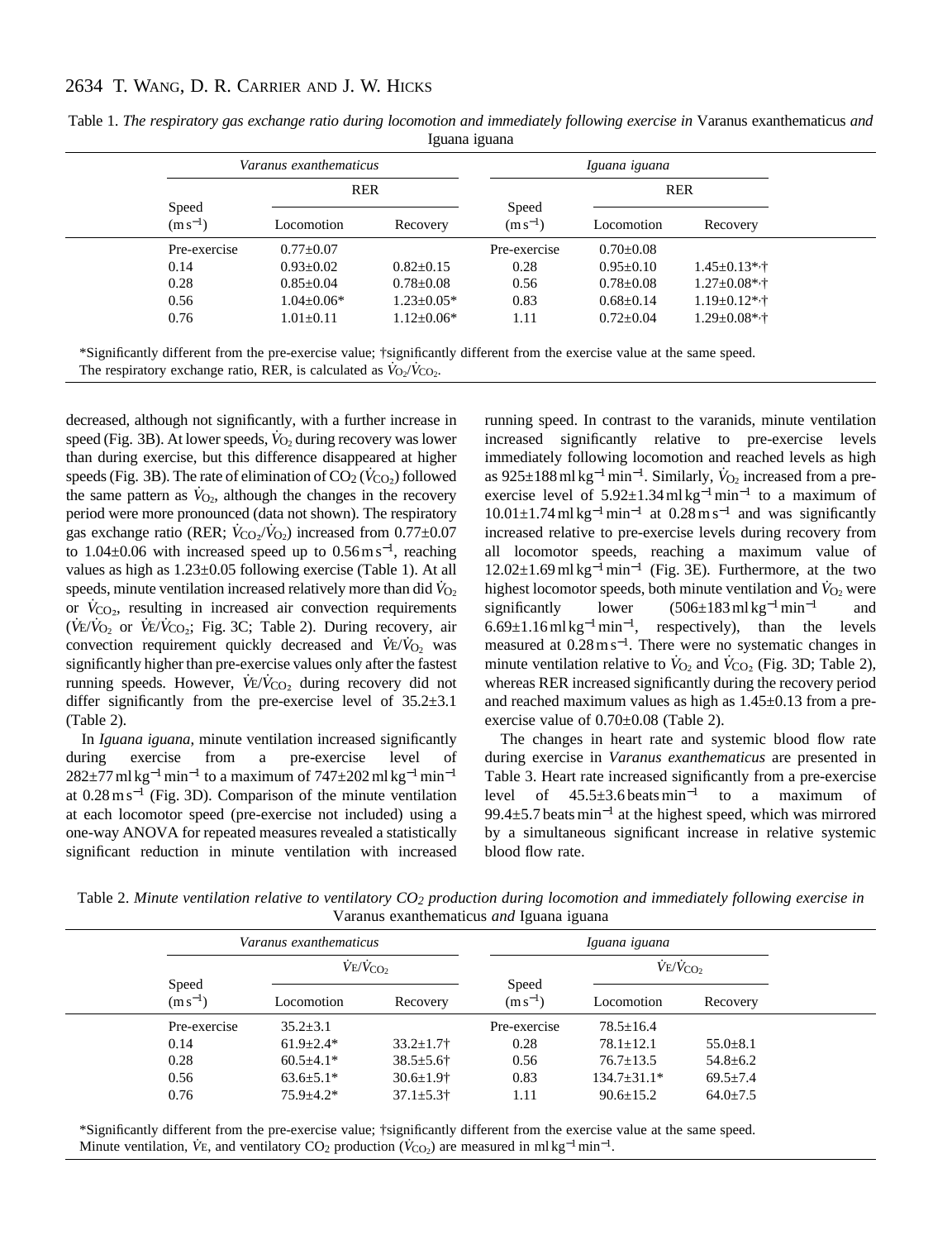# *Ventilation and gas exchange in exercising lizards* 2635

### *Ventilation during and after repeated bouts of exercise*

The ventilatory responses to exercising iguanas repeatedly in bouts of 30 s followed by 120 s of recovery are presented in Fig. 4. During this protocol, minute ventilation invariably decreased during exercise compared with the preceding recovery period, indicating that the increase in ventilation following exercise can be ascribed to the cessation of locomotion *per se*, rather than being the result of timedependent changes in the ventilatory response to exercise.

### **Discussion**

Previous studies on *Iguana iguana* and *Varanus*

*exanthematicus* demonstrated that arterial blood gas composition is maintained during treadmill exercise (Mitchell *et al.* 1981*a*,*b*), indicating that minute ventilation increases in proportion to metabolic rate. In contrast, a later study on the same species (Carrier, 1987*a*) showed a progressive decline in minute ventilation as speed increased above slow walking. Given this disparity, the primary purpose of the present study was to obtain direct measurements of minute ventilation and ventilatory patterns during locomotion in these lizards. Our data show that both *Varanus exanthematicus* and *Iguana iguana* are capable of ventilating their lungs during a locomotor stride (Fig. 1). However, in both species, the ventilatory pattern was influenced by locomotion, and in



Fig. 4. Minute ventilation in two specimens of *Iguana iguana* during experiments in which the lizards repeatedly walked for 30 s and then rested for 2 min. In each histogram, 'rest' represents resting minute ventilation. The minute ventilation recorded during the 30s period immediately prior to exercise (exer) is labelled 'pre' and the minute ventilation recorded immediately after the exercise is labelled 'post'. Trials are shown for a 0.33 kg lizard walking at  $0.56 \text{ m s}^{-1}$  (A) and  $0.83 \text{ m s}^{-1}$  (B), and for a 1.90 kg lizard walking at  $0.56$  m s<sup>-1</sup> (C) and  $1.11 \text{ m s}^{-1}$  (D)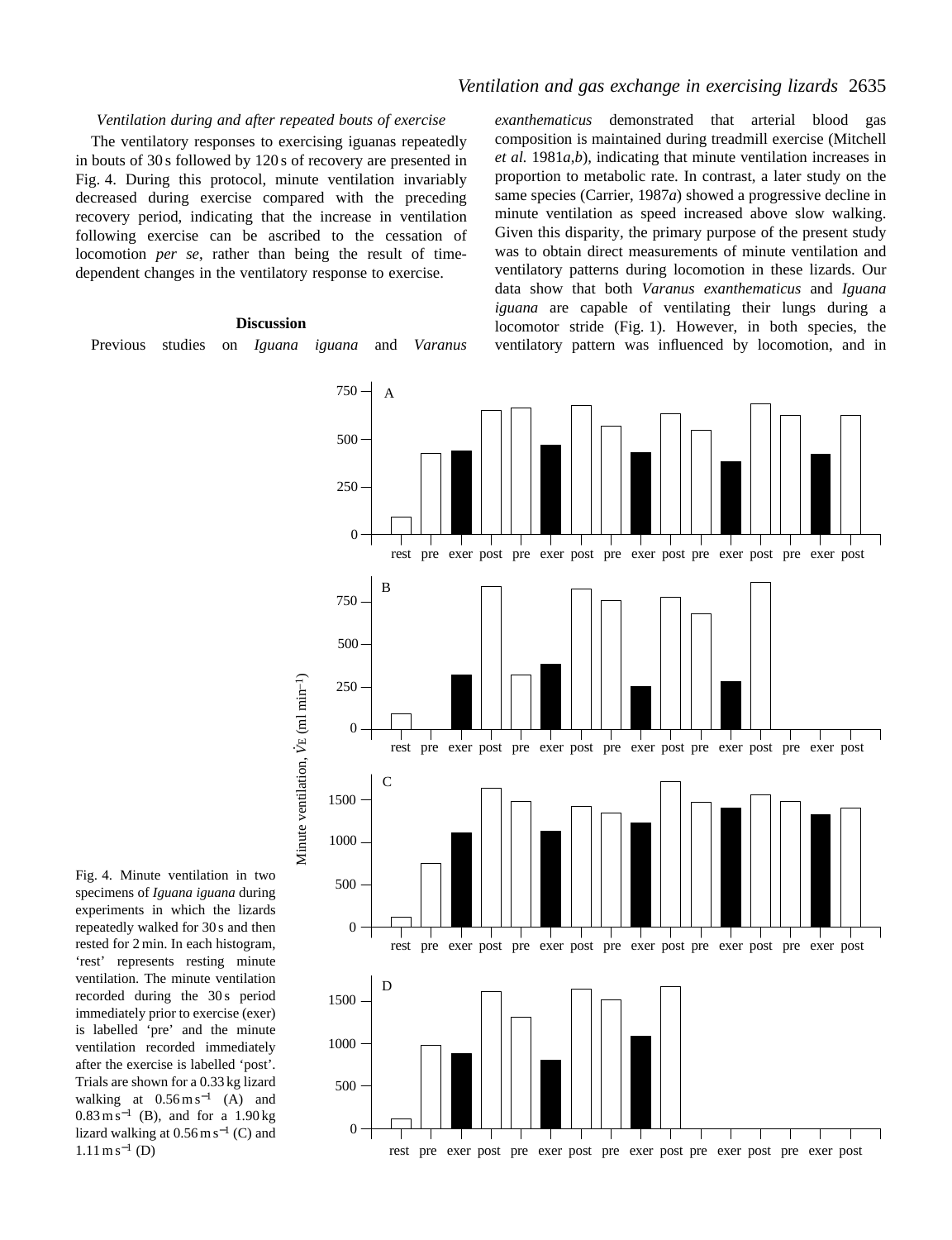*Iguana iguana* there was a progressive decrease in minute ventilation with increased running speed (Fig. 3D).

#### *Breathing patterns during exercise*

The breathing pattern in both species was altered during exercise and was characterized by breaths of higher flow velocities and shorter duration than both before and after exercise (Fig. 1). This is in accordance with the findings of Carrier (1987*b*), but is in sharp contrast to earlier studies on ventilation during forced activity in restrained lizards and snakes, which report large increases in tidal volume and small changes in breathing frequency during activity (Wilson, 1971; Dm'iel, 1972; Bennett, 1973; Cragg, 1978). These differences are most probably explained by the differences in experimental design. In the earlier studies, the animals were physically restrained and activity was induced by pinching the legs or through electrical shocks, whereas the lizards in the present study ran freely on a treadmill. In humans, increases in tidal volume account for most of the exercise hyperpnoea that occurs at moderate levels of exercise, while increases in breathing frequency become more important during more severe or prolonged exercise (e.g. Hanson *et al.* 1982). In mammalian quadrupeds, the increased level of ventilation during exercise results primarily from an increase in breathing frequency, whereas changes in tidal volume are more variable; for example, in dogs, tidal volume decreases during exercise (Flandrois *et al.* 1971), whereas tidal volume increases slightly in ponies, goats and calves (Bisgard *et al.* 1978, 1982; Smith *et al.* 1983; Kuhlmann *et al.* 1985).

Immediately following cessation of locomotion, the breathing pattern in both species was characterized by large tidal volumes (Figs 1, 2). In *Varanus exanthematicus*, breathing frequency decreased following exercise, leading to a decrease in minute ventilation (Fig. 3). In contrast, ventilation following exercise in *Iguana iguana* was virtually continuous which, in concert with the increased tidal volume, resulted in a large increase in minute ventilation (Figs 1–3). Consistent with this observation, *Iguana iguana* exhibited an increased minute ventilation following locomotion in the experiments employing short bouts of repeated exercise (Fig. 4). These findings suggest that the observed changes in the breathing pattern are correlated with the cessation of exercise rather than resulting from time-dependent changes in the ventilatory response to exercise. Changes in breathing pattern following exercise have been reported only rarely for mammals. In dogs, tidal volume increases modestly following exercise, but returns to pre-exercise levels within minutes (Flandrois *et al.* 1971).

### *The effects of exercise on minute ventilation and gas exchange rates*

The present study shows that minute ventilation and gas exchange rates increased during locomotion in both species, but that the response to exercise differed between *Varanus exanthematicus* and *Iguana iguana* (Fig. 3; Tables 1, 2). In *Varanus exanthematicus*, minute ventilation increased significantly above pre-exercise levels at all locomotor speeds and decreased immediately following exercise (Fig. 3A,B). A similar pattern was seen for  $V_{O_2}$  and  $V_{CO_2}$ . In *Iguana iguana*, minute ventilation,  $\dot{V}_{\text{O}_2}$  and  $\dot{V}_{\text{CO}_2}$  increased significantly above the pre-exercise levels at the slowest locomotor speeds, but decreased with further increases in running speed (Fig. 3D,E).

Previous studies on the ventilatory responses to exercise in these two species used different techniques from those employed here. Mitchell *et al.* (1981*b*; see also Mitchell *et al.* 1981*a*; Gleeson *et al.* 1980) measured arterial blood gas composition and gas exchange rates at treadmill speeds up to  $0.28$  and  $0.56 \text{ m s}^{-1}$ for *Iguana iguana* and *Varanus exanthematicus*, respectively. On the basis of arterial  $P_{CO<sub>2</sub>}$  and pulmonary gas exchange rates, the effective minute ventilation of the lungs ( $\dot{V}_{\text{eff}}$ ) and lung  $P_{\text{O}_2}$  were calculated using well-established equations for gas exchange in mammals (e.g. Otis, 1964). In these studies, arterial *P*CO<sub>2</sub> decreased during exercise in both species, suggesting that  $V_{\text{eff}}$ relative to  $\dot{V}_{O_2}$  ( $\dot{V}_{eff}/\dot{V}_{O_2}$ ) was increased.

The use of arterial  $P_{CO_2}$  to calculate  $\dot{V}_{eff}$  relies on the assumption that arterial  $P_{\text{CO}_2}$  is identical to lung  $P_{\text{CO}_2}$  and that only ventilatory changes affect arterial  $P_{CO_2}$ . This, in turn, assumes no cardiac or pulmonary shunt and that the lung functions as a perfect gas exchanger (i.e. no ventilation–perfusion inhomogeneity and no diffusion limitation). However, factors that influence arterial  $P_{\text{CO}_2}$ , independently of minute ventilation, will alter this estimation. For example, if arterial  $P_{\text{CO}_2}$  is higher than lung  $P_{\text{CO}_2}$ ,  $\dot{V}_{\text{eff}}$  will be underestimated. Alternatively, improved lung function (e.g. less ventilation–perfusion inhomogeneity) or a reduction in the cardiac right-to-left shunt decrease arterial  $P_{CO_2}$  at constant minute ventilation relative to  $V_{CO<sub>2</sub>}$ . Therefore, if the cardiac shunt is reduced and/or lung function improved during exercise compared with rest, it is possible that the calculations of Mitchell *et al.* (1981*a*,*b*) will overestimate the relative increase in minute ventilation. Unfortunately, very little is known about changes in cardiac shunt and lung function during exercise in reptiles and, consequently, it is difficult to evaluate the magnitude of these possible errors. In *Varanus exanthematicus* walking at low speed  $(0.28 \,\mathrm{m\,s^{-1}})$ , left atrial  $P_{\mathrm{O}_2}$  increases during exercise, in spite of an increased ventilation–perfusion inhomogeneity (Hopkins *et al.* 1995), which supports the existence of an exercise hyperpnoea. Finally, using measurements of blood gas composition to calculate minute ventilation may not provide a good time resolution; because lizards often run intermittently (even on treadmills), it is conceivable that they maintain a constant blood gas composition by ventilating their lungs during brief pauses in locomotor activity (Carrier, 1987*a*). Presumably, this potential problem would be most pronounced at higher locomotor speeds.

Carrier (1987*a*) reported a substantial reduction in minute ventilation of both *Varanus exanthematicus* and *Iguana iguana* at running speeds that are equivalent to those of our study. It is possible that the discrepancy in the results from the present study is due to the different techniques employed. Carrier (1987*a*) assessed inspiratory airflow rates using the rate of heat loss from heated thermistors implanted over one nostril. This system was difficult to calibrate over a wide range of airflow rates and, because maximum airflow rates were predicted to occur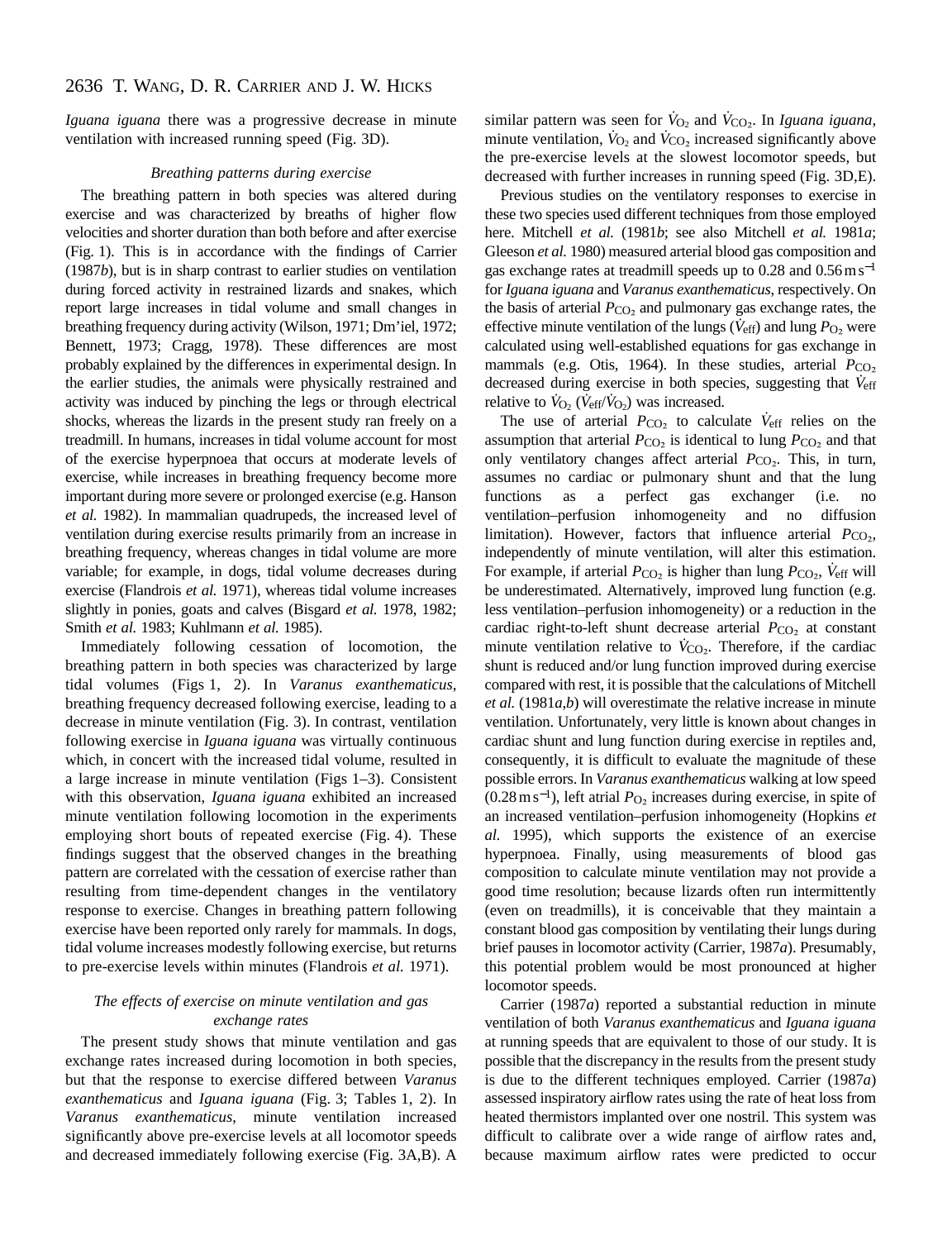following locomotion, Carrier (1987*a*) calibrated the recording system using the airflows observed during recovery from exercise. However, the present study shows that the maximum flow rates occur during locomotion and that the difference in flow rate between exercise and recovery is more pronounced for *Varanus exanthematicus* than for *Iguana iguana* (Fig. 1). Consequently, an error in the calibration of the flow probe in Carrier's (1987*a*) study may have resulted in underestimated minute ventilation during exercise in *Varanus exanthematicus*.

In spite of differences in experimental design, there is reasonable agreement between our results and those from previous studies. For *Varanus exanthematicus*, Mitchell *et al.* (1981*b*) calculated a  $\dot{V}_{\text{eff}}$  of approximately 60 ml kg<sup>-1</sup>min<sup>-1</sup> at rest and a  $V_{\text{eff}}/V_{\text{O}_2}$  of 18. During exercise,  $V_{\text{eff}}/V_{\text{O}_2}$  increased to approximately 40, corresponding to a *V˙*eff of approximately 800 ml kg<sup>−</sup>1min−<sup>1</sup> (Fig. 1 in Mitchell *et al.* 1981*b*). Our determination of total minute ventilation (i.e. effective minute ventilation *and* dead-space minute ventilation) is comparable at rest  $(102 \text{ ml kg}^{-1} \text{ min}^{-1})$ , while the maximum level during exercise is slightly lower  $(771 \text{ ml kg}^{-1} \text{ min}^{-1})$  than in this previous report. Carrier (1987*a*) reported a minute ventilation of  $110 \text{ ml kg}^{-1} \text{ min}^{-1}$  at rest and  $304 \text{ ml kg}^{-1} \text{ min}^{-1}$  during locomotion at 0.8 m s−<sup>1</sup> in *Varanus exanthematicus*, which is likely to be an underestimation for the reasons given above. Mitchell *et al.* (1981*b*) determined that  $\dot{V}_{\text{O}_2}$  increased progressively with increasing locomotor speed from a resting value of  $3.2 \text{ ml O}_2 \text{kg}^{-1} \text{min}^{-1}$  to a maximum value of almost 20 ml O2 kg<sup>−</sup>1min−<sup>1</sup> at 0.3–0.4 m s−<sup>1</sup> in *Varanus exanthematicus*. The maximum  $\dot{V}_{O_2}$  in our study was lower (12.6 ml kg<sup>-1</sup> min<sup>-1</sup>), whereas the pre-exercise level  $(3.9 \text{ ml kg}^{-1} \text{min}^{-1})$  was slightly higher. For *Iguana iguana*, the pre-exercise  $\dot{V}_{O_2}$  determined in the present study  $(5.9 \text{ ml kg}^{-1} \text{ min}^{-1})$  is almost twice as high as the resting value of  $3.0 \text{ ml kg}^{-1}$  min<sup>-1</sup> reported by Mitchell *et al.* (1981). This difference probably reflects the fact that the iguanas in the present study were not completely undisturbed and that our pre-exercise condition did not resemble true resting conditions. This explanation is also supported by the high preexercise minute ventilation and  $\dot{V}_{E}/\dot{V}_{O_2}$  in the present study (Fig. 3F) compared with the previous studies. For *Iguana iguana*, Mitchell *et al.* (1981*b*) reported that  $\dot{V}_{O_2}$  increased to  $13.8 \text{ ml kg}^{-1} \text{ min}^{-1}$  at  $0.14 \text{ m s}^{-1}$  and calculated  $\dot{V}_{\text{eff}}$  to be approximately  $800 \text{ ml kg}^{-1}$ min<sup>-1</sup> at this speed, while Carrier (1987*a*) reported a minute ventilation of approximately 900 ml kg<sup>-1</sup> min<sup>-1</sup> at  $0.1$ – $0.2$  m s<sup>-1</sup>. These values are similar to the minute ventilation and gas exchange rates at  $0.28 \text{ m s}^{-1}$  in the present study (Fig. 3D,E). As in our study (Fig. 3D), Carrier (1987*a*) also observed a progressive decrease in minute ventilation when locomotor speed was increased above 0.2 m s<sup>−</sup>1; Mitchell *et al.* (1981*a*,*b*) did not study the physiological responses to speeds higher than  $0.28 \text{ m s}^{-1}$ .

In *Iguana iguana*, both experimental protocols show that minute ventilation increased significantly after exercise (Figs 3D, 4) and that this hyperpnoea during recovery from exercise was associated with a significant increase in  $V_{\text{O}_2}$ (Fig. 3E,F). In *Varanus exanthematicus*, minute ventilation decreased following exercise (Fig. 3A), and only after the

fastest running speeds did  $V_{O_2}$  remain high during recovery (Fig. 3B). Carrier (1987*a*) reported large increases in minute ventilation following locomotion in both species, but did not measure  $\dot{V}_{O_2}$  or  $\dot{V}_{CO_2}$ . In the absence of blood and lung gas composition measurements, it is difficult to interpret increased *V*£.O∑ following exercise in *Iguana iguana*. In *Iguana iguana*, systemic blood flow appears to increase following exercise (Farmer *et al.* 1996), which may increase the convective transport of  $O_2$  and thus  $\dot{V}_{O_2}$ , but this possibility must be verified experimentally. Furthermore, if effective ventilation (*V*T−*V*DS×*f*, where *V*T is tidal volume, *V*DS is dead space volume and *f* is breathing frequency) is decreased during locomotion, lung and blood  $O_2$  content would decline, and if these  $O_2$  stores are replenished following locomotion,  $\dot{V}_{O_2}$  (measured across the nostrils) would increase transiently during the recovery period. In this scenario, arterial  $P<sub>O<sub>2</sub></sub>$  would be expected to decrease during exercise; this is not supported by direct measurements of blood gas composition (Mitchell *et al.* 1980*a*,*b*).

In summary, in *Varanus exanthematicus*, it appears that minute ventilation increases during exercise sufficiently to meet  $V_{\text{O}_2}$  during locomotion at speeds up to  $0.8 \text{ m s}^{-1}$ . This is indicated by the large increase in minute ventilation relative to  $\dot{V}_{\text{O}_2}$  (Fig. 3A–C), also found by Mitchell *et al.* (1981*a*,*b*), and the decrease in *V˙*O2 immediately following exercise. In *Iguana iguana*, however, the present study and that of Carrier (1987*a*) indicate that minute ventilation decreases progressively as locomotor speed is increased above 0.28 m s−<sup>1</sup> and that this decrease is associated with a decrease in  $\dot{V}_{\text{O}_2}$ . Furthermore, as tidal volume tended to decrease with increased locomotor speed (although the decrease was not statistically significant), it is possible that effective ventilation decreased at the highest locomotor speeds in spite of the increase in  $\frac{\dot{V}}{\dot{V}}\dot{V}_{Q_2}$  (Fig. 3D). This interpretation is supported by the increased  $\dot{V}_{\text{O}_2}$  and minute ventilation following exercise, which may indicate a reduction in lung and blood O<sub>2</sub> content during exercise.

The observation that minute ventilation and  $\dot{V}_{\Omega}$  decrease in *Iguana iguana* as the speed of locomotion increases does not necessarily imply that these lizards are mechanically incapable of ventilating their lungs while running. It is possible, for example, that muscular exercise is associated with changes in the control of ventilation, such that exercise exerts an inhibitory action on the central motor output to the muscles responsible for ventilation. In this case, the proximal explanation for the reduction in ventilation would not be a mechanical limitation *per se*, but rather a result of the central integration of afferent input. It may, however, be argued that such changes in ventilatory control would only be of adaptive value (and presumably then selected for) if breathing during locomotion were energetically inefficient or if ventilatory efforts were to reduce locomotor performance (e.g. by affecting acceleration or maximum running speed).

### *The hypothesis of mechanical interference between locomotion and pulmonary ventilation*

Given that lizards use their hypaxial muscles for both locomotion and ventilation (Carrier, 1989*a*,*b*, 1990), it is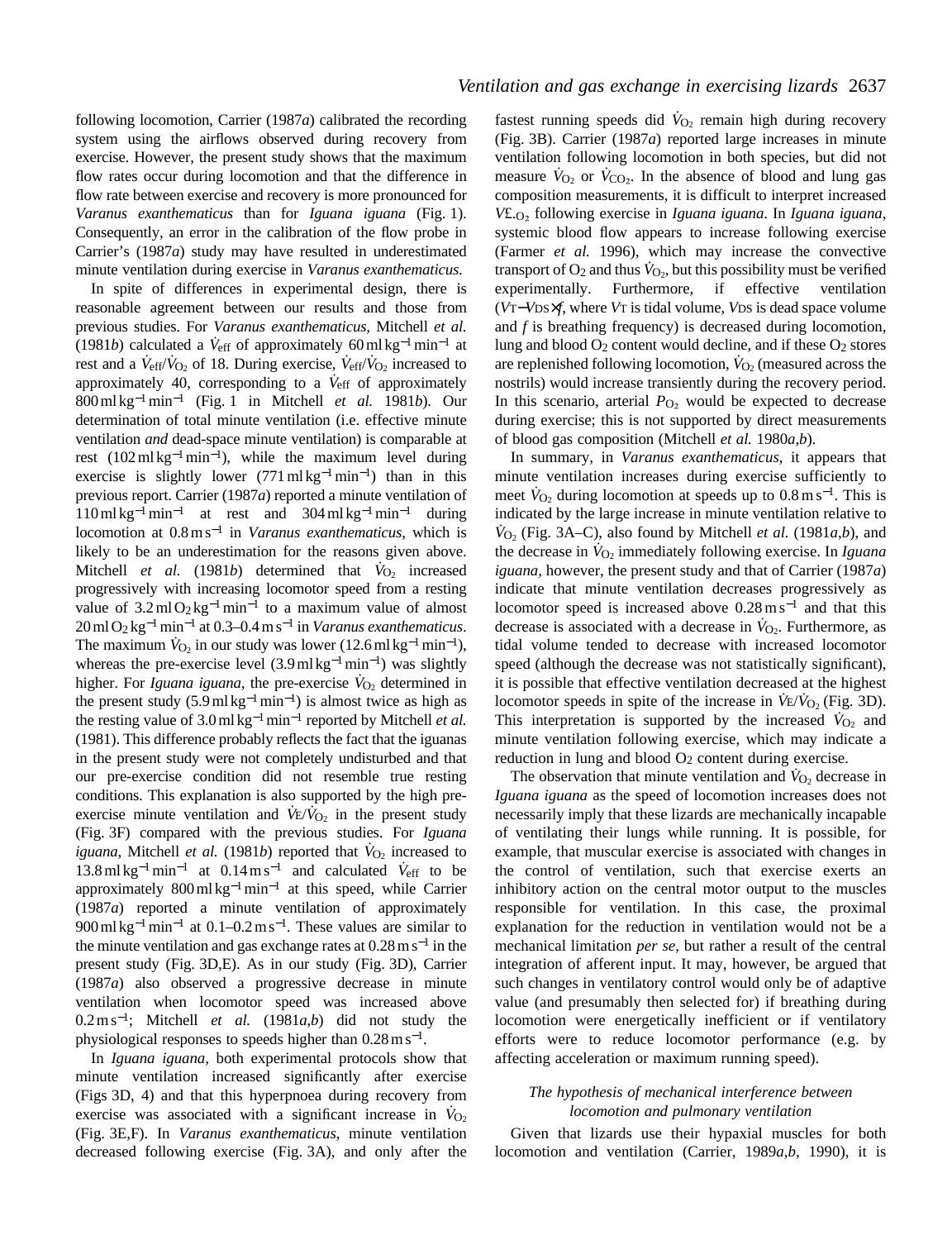## 2638 T. WANG, D. R. CARRIER AND J. W. HICKS

plausible that the observed changes in breathing pattern result from interference between the locomotor and ventilatory functions. In the group of bony fishes from which tetrapods evolved, the hypaxial muscles did not contribute to lung ventilation (Liem, 1985), but were probably associated with lateral bending of the trunk and provided torsional stability during swimming. In salamanders, the obliquely oriented hypaxial muscles (the external oblique, internal oblique and transversalis muscles) are active during terrestrial walking in a manner that indicates that they stabilize the trunk against the long axis (Carrier, 1993). A similar pattern of activity during walking has been observed in the hypaxial muscles of *Iguana iguana* (Carrier, 1990). Recent observations suggest that the obliquely oriented hypaxial muscles of lizards are responsible for the lateral bending of the trunk during locomotion (Ritter, 1995, 1996). Finally, in trotting dogs, the locomotor action of the interosseous intercostal muscles has been found to predominate over their ventilatory action (Carrier, 1996). Therefore, it seems reasonable to suggest that locomotion may place limits on ventilatory function in lizards. The erratic nature of the breathing pattern observed during locomotion in both species in this study and the reduction in minute ventilation with increased running speed observed in *Iguana iguana* are consistent with mechanical interference between locomotor and ventilatory function as originally proposed by Carrier (1987*a*,*b*, 1989, 1990).

The findings for *Varanus exanthematicus* clearly conflict with the hypothesis of an ancestral conflict between ventilation and locomotion. Among lizards, varanids are thought to be a highly derived lineage, whereas iguanids are phylogenetically among the most basal of extant lizards (Estes *et al.* 1988). Given this phylogeny, the most parsimonious explanation is that the ability of *Varanus exanthematicus* to breathe effectively during locomotion is due to a modification of the ancestral condition to facilitate simultaneous running and breathing. In varanids, there is a pronounced anatomical distinction between the first few thoracic ribs and intercostal muscles and the ribs and intercostal muscle throughout the rest of the trunk (D. R. Carrier, unpublished observations). Visual observations indicate that the cranial ribs move during ventilation and that there may be a cranial-to-caudal division of labour in the intercostal musculoskeletal system of varanids that is not present in iguanids. Furthermore, the lizard *Uromastyx microlipes* can ventilate its lungs using a buccal pressure force pump (Al-Ghamdi *et al.* 1995), and it has recently been reported that *Varanus exanthematicus* can use contractions of the buccal cavity to inflate the lungs following exercise (Brainerd and Owerkowicz, 1996). Although the actual contribution of this mechanism during exercise remains to be determined, these gular movements may participate in lung ventilation.

# *Does ventilation limit* V *· O*<sup>∑</sup> *during exercise?*

Carrier (1987*b*) suggested that limited minute ventilation, particularly at high running speeds, limits  $\dot{V}_{O_2}$  and, therefore, renders lizards incapable of sustained locomotion. This

Table 3. *Heart rate and relative changes in systemic blood* . *flow rate (*Q *sys) during locomotion in* Varanus exanthematicus

| Speed<br>$(m s^{-1})$ | Heart rate, f <sub>H</sub><br>$(beats min-1)$         | Relative change<br>in $\dot{Q}_{\rm sys}$ |  |
|-----------------------|-------------------------------------------------------|-------------------------------------------|--|
| $\theta$              | $45.5 \pm 3.6$                                        | $1.0 \pm 0.0$                             |  |
| 0.14                  | $76.1 \pm 6.4*$                                       | $2.0 \pm 0.4*$                            |  |
| 0.28                  | $92.5 \pm 6.9*$                                       | $2.5 \pm 0.7*$                            |  |
| 0.56                  | $98.2 \pm 7.8^*$                                      | $2.7 \pm 0.6*$                            |  |
| 0.76                  | $99.4 \pm 5.7*$                                       | $2.8 \pm 0.6*$                            |  |
|                       |                                                       |                                           |  |
|                       | *Significantly different from the pre-exercise value. |                                           |  |

argument assumes that minute ventilation limits oxygen transport during exercise and implies that an increased minute ventilation could sustain a higher  $V_{O_2}$ . At a given systemic cardiac output and a fixed cardiac right-to-left shunt, minute . ventilation limits systemic oxygen delivery ( $\dot{Q}_{sys} \times [O_2]_a$ , where  $\dot{Q}_{sys}$  is the systemic blood flow and  $[O_2]_a$  is the oxygen content of systemic arterial blood) if lung *P*<sub>O2</sub> falls to an extent where pulmonary venous blood is no longer saturated. The lung  $P_{\text{O}_2}$ at which the haemoglobin oxygen-saturation of pulmonary venous blood is compromised depends on both blood oxygenaffinity and the  $P_{\text{O}_2}$  difference between lung gas and blood leaving the lungs. This *P*<sub>O2</sub> difference is generally larger in reptiles than in mammals (1–3 kPa *versus* 0.5–13 kPa) and results from a combination of intrapulmonary shunts, diffusion limitation and ventilation–perfusion inhomogeneity (reviewed by Powell, 1994). In *Varanus exanthematicus*, minute ventilation increased proportionally more than did gas exchange rates during exercise, as demonstrated by the large changes in air convection requirement for both  $O_2$  and  $CO_2$ (Fig. 3C; Mitchell *et al.* 1981*b*). The resulting increase in lung  $P_{\text{O}_2}$  may help to overcome diffusion limitations or the inability to increase diffusion capacity during exercise (Mitchell *et al.* 1981*b*; Hopkins *et al.* 1995). Finally, in *Varanus exanthematicus* walking at low speed (0.28 m s<sup>−</sup>1), Hopkins *et al.* (1995) reported an increase in left atrial  $P_{\text{O}_2}$  during exercise, in spite of an increased ventilation–perfusion inhomogeneity which, in combination with the increase in ventilation, does not support the suggestion that lung  $P_{\text{O}_2}$  limits gas exchange during exercise in this species.

A vigorous analysis of  $O<sub>2</sub>$  transport limitations during exercise must determine  $O_2$  transfer rates between the inhaled gas, the lungs, pulmonary capillary blood, systemic blood  $O_2$ transport and O2 diffusion between systemic capillary blood and mitochondria. To complicate matters further, in reptiles, the time constant for attaining steady state during progressive exercise may be exceedingly long, and a transient reduction in transfer rate at one step in the  $O<sub>2</sub>$  transport cascade is therefore not necessarily indicative of an  $O<sub>2</sub>$  transport limitation. There are no studies that have measured all of the O2 transfer components in a single species of reptile. Nevertheless, a previous study on *Iguana iguana* and *Varanus exanthematicus* concluded that sustained aerobic activity was limited not by minute ventilation, but rather by the circulatory